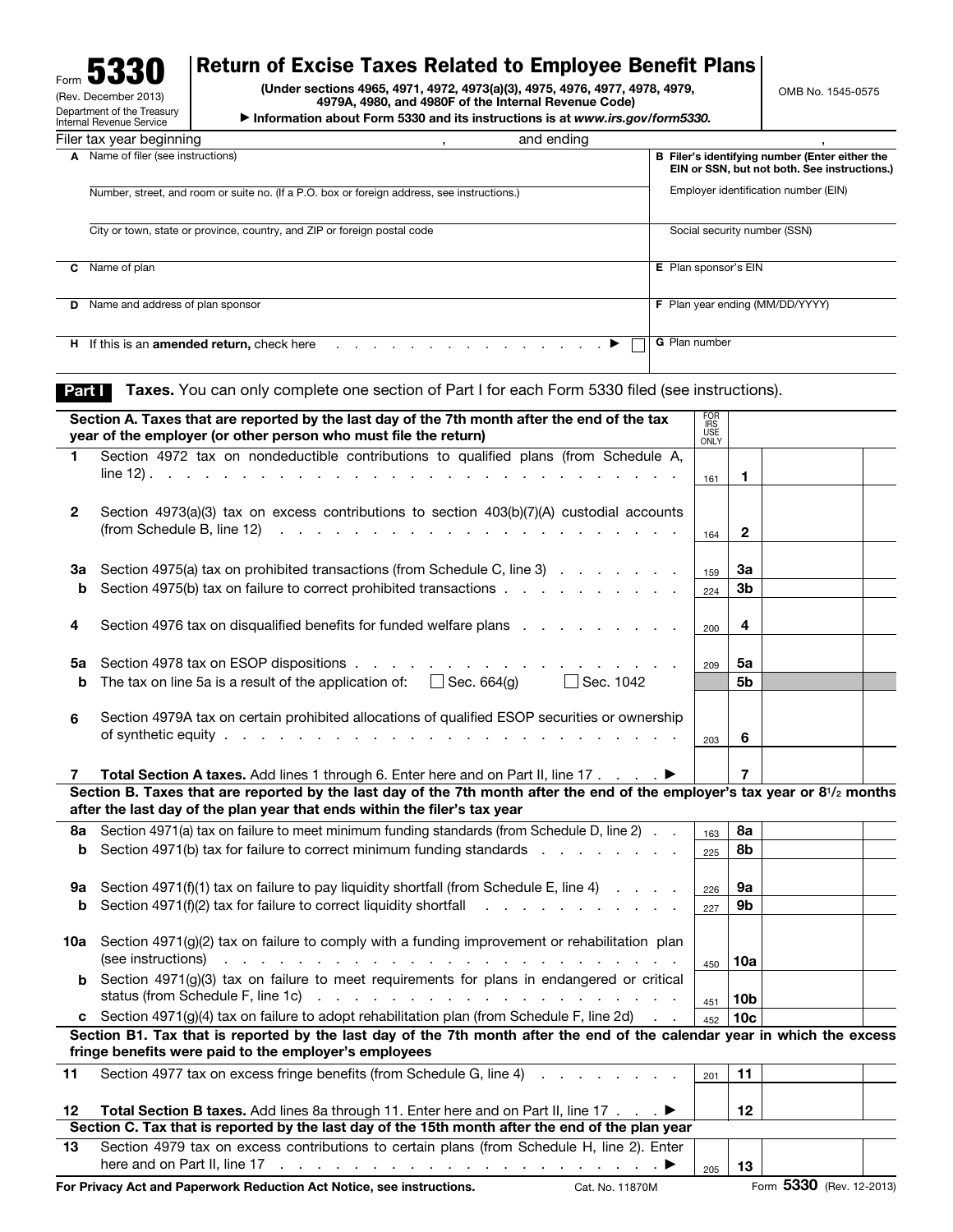|                     |                | Form 5330 (Rev. 12-2013)                                                                                                                                                                                                                                                                                                                    |                      |                                                   |                        |    |      | Page 2 |
|---------------------|----------------|---------------------------------------------------------------------------------------------------------------------------------------------------------------------------------------------------------------------------------------------------------------------------------------------------------------------------------------------|----------------------|---------------------------------------------------|------------------------|----|------|--------|
|                     | Name of Filer: |                                                                                                                                                                                                                                                                                                                                             |                      | Filer's identifying number:                       |                        |    |      |        |
|                     |                | Section D. Tax that is reported by the last day of the month following the month in which the reversion occurred                                                                                                                                                                                                                            |                      |                                                   |                        |    |      |        |
| 14                  |                | Section 4980 tax on reversion of qualified plan assets to an employer (from Schedule I,                                                                                                                                                                                                                                                     |                      |                                                   |                        |    |      |        |
|                     |                | line 3). Enter here and on Part II, line $17 \ldots \ldots \ldots \ldots \ldots \ldots \ldots \ldots$                                                                                                                                                                                                                                       |                      |                                                   | 204                    | 14 |      |        |
|                     |                | Section E. Tax that is reported by the last day of the month following the month in which the failure occurred                                                                                                                                                                                                                              |                      |                                                   |                        |    |      |        |
| 15                  |                | Section 4980F tax on failure to provide notice of significant reduction in future accruals                                                                                                                                                                                                                                                  |                      |                                                   |                        |    |      |        |
|                     |                | (from Schedule J, line 5). Enter here and on Part II, line 17 $\ldots$ $\ldots$ $\ldots$ $\ldots$                                                                                                                                                                                                                                           |                      |                                                   | 228                    | 15 |      |        |
|                     |                | Section F. Taxes reported on or before the 15th day of the 5th month following the close of the entity manager's taxable                                                                                                                                                                                                                    |                      |                                                   |                        |    |      |        |
|                     |                | year during which the plan became a party to a prohibited tax shelter transaction                                                                                                                                                                                                                                                           |                      |                                                   |                        |    |      |        |
| 16                  |                | Section 4965 tax on prohibited tax shelter transactions for entity managers (from Schedule                                                                                                                                                                                                                                                  |                      |                                                   |                        |    |      |        |
|                     |                | K, line 2). Enter here and on Part II, line 17 $\ldots$ $\ldots$ $\ldots$ $\ldots$ $\ldots$ $\ldots$                                                                                                                                                                                                                                        |                      |                                                   | 237                    | 16 |      |        |
| 17                  |                | Enter the amount from Part I, line 7, 12, 13, 14, 15, or 16 (whichever is applicable). $\ldots$                                                                                                                                                                                                                                             |                      |                                                   |                        | 17 |      |        |
| 18                  |                | Enter amount of tax paid with Form 5558 or any other tax paid prior to filing this return                                                                                                                                                                                                                                                   |                      |                                                   |                        | 18 |      |        |
| 19                  |                | Tax due. Subtract line 18 from line 17. If the result is greater than zero, enter here, and attach<br>check or money order payable to "United States Treasury." Write your name, identifying number,<br>plan number, and "Form 5330, Section(s)                                                                                             |                      | " on your payment $\qquad \qquad$ $\qquad \qquad$ |                        | 19 |      |        |
| Sign<br><b>Here</b> |                | Under penalties of perjury, I declare that I have examined this return, including accompanying schedules and statements, and to the best of my knowledge<br>and belief, it is true, correct, and complete. Declaration of preparer (other than taxpayer) is based on all information of which preparer has any knowledge.<br>Your Signature |                      | Telephone number                                  |                        |    | Date |        |
| Paid                | Dranarar       | Print/Type preparer's name                                                                                                                                                                                                                                                                                                                  | Preparer's signature | Date                                              | Check<br>self-employed | if | PTIN |        |

Use Only Firm's name ▶ Firm's EIN ▶

Firm's address▶ Phone no.

Preparer

Form 5330 (Rev. 12-2013)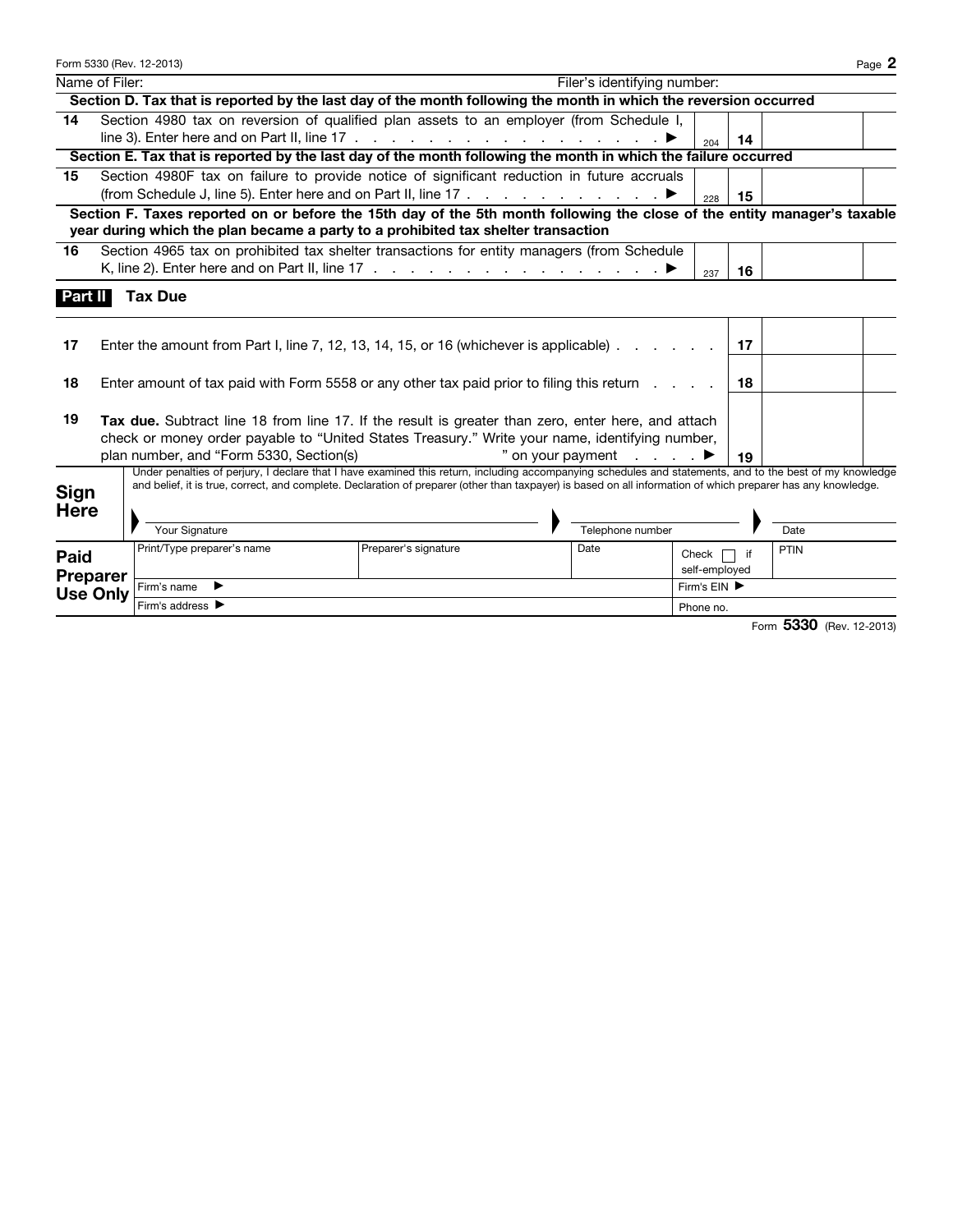|                | Form 5330 (Rev. 12-2013)                                                                                                                                                                                                                    |                                   |              | Page $3$ |
|----------------|---------------------------------------------------------------------------------------------------------------------------------------------------------------------------------------------------------------------------------------------|-----------------------------------|--------------|----------|
|                | Name of Filer:                                                                                                                                                                                                                              | Filer's identifying number:       |              |          |
|                | Schedule A. Tax on Nondeductible Employer Contributions to Qualified Employer Plans (Section 4972)<br>Reported by the last day of the 7th month after the end of the tax year of the employer (or other person who must file<br>the return) |                                   |              |          |
| $\blacksquare$ | Total contributions for your tax year to your qualified employer plan (under section 401(a),                                                                                                                                                |                                   | 1.           |          |
| $\mathbf{2}$   | Amount allowable as a deduction under section $404$ , et al., et al., et al., et al., et al., et al., et al., et al., et al., et al., et al., et al., et al., et al., et al., et al., et al., et al., et al., et al., et al.,               |                                   | $\mathbf{2}$ |          |
| 3              | Subtract line 2 from line 1                                                                                                                                                                                                                 |                                   | 3            |          |
| 4              | Enter amount of any prior year nondeductible contributions made for                                                                                                                                                                         | $\overline{\mathbf{4}}$           |              |          |
| 5              | Amount of any prior year nondeductible contributions for years beginning<br>after 12/31/86 returned to you in this tax year for any prior tax year                                                                                          | 5                                 |              |          |
| 6              | Subtract line 5 from line 4                                                                                                                                                                                                                 | 6                                 |              |          |
| 7              | Amount of line 6 carried forward and deductible in this tax year                                                                                                                                                                            | $\overline{7}$                    |              |          |
| 8              | Subtract line 7 from line 6                                                                                                                                                                                                                 |                                   | 8            |          |
| 9              | Tentative taxable excess contributions. Add lines 3 and 8                                                                                                                                                                                   |                                   | 9            |          |
| 10             | Nondeductible section $4972(c)(6)$ or (7) contributions exempt from excise tax $\ldots$ .                                                                                                                                                   |                                   | 10           |          |
| 11             | Taxable excess contributions. Subtract line 10 from line 9                                                                                                                                                                                  |                                   | 11           |          |
| 12             | Multiply line 11 by 10%. Enter here and on Part I, line 1                                                                                                                                                                                   | a se a caractería a caractería. ≯ | 12           |          |

Schedule B. Tax on Excess Contributions to Section 403(b)(7)(A) Custodial Accounts (Section 4973(a)(3)) Reported by the last day of the 7th month after the end of the tax year of the employer (or other person who must file the return)

|              | Total amount contributed for current year less rollovers (see instructions)                                                                                            | $\blacksquare$  |              |  |
|--------------|------------------------------------------------------------------------------------------------------------------------------------------------------------------------|-----------------|--------------|--|
| $\mathbf{2}$ | Amount excludable from gross income under section 403(b) (see instructions)                                                                                            | $\mathbf{2}$    |              |  |
| 3            | Current year excess contributions. Subtract line 2 from line 1. If zero or less, enter -0-                                                                             | 3               |              |  |
| 4            | Prior year excess contributions not previously eliminated. If zero, go to line 8                                                                                       | 4               |              |  |
| 5            | Contribution credit. If line 2 is more than line 1, enter the excess; otherwise, enter -0-                                                                             | 5               |              |  |
| 6            | Total of all prior years' distributions out of the account included in your gross income under<br>section 72(e) and not previously used to reduce excess contributions | 6               |              |  |
| 7            | Adjusted prior years' excess contributions. Subtract the total of lines 5 and 6 from line 4<br>$\mathcal{L} = \mathcal{L}$                                             | $\overline{7}$  |              |  |
| 8            |                                                                                                                                                                        | 8               |              |  |
| 9            |                                                                                                                                                                        | 9               |              |  |
| 10           |                                                                                                                                                                        | 10              |              |  |
| 11           | Multiply line 10 by 6%                                                                                                                                                 | 11              |              |  |
| 12           | <b>Excess contributions tax.</b> Enter the lesser of line 9 or line 11 here and on Part I, line 2 $\blacksquare$                                                       | 12 <sup>2</sup> | $\mathbf{r}$ |  |

Form 5330 (Rev. 12-2013)

 $\overline{\mathsf{I}}$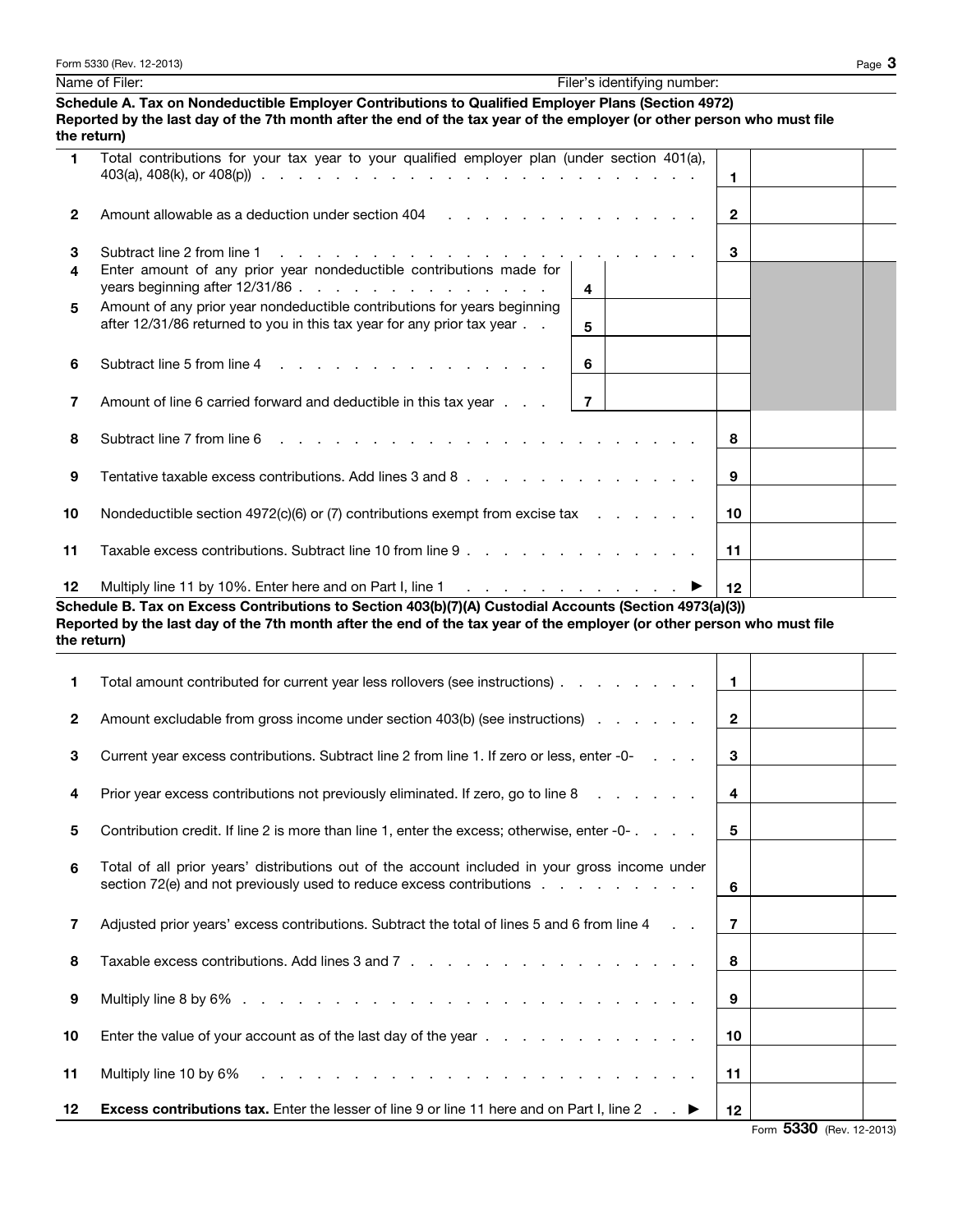Name of Filer: Filer's identifying number:

Schedule C. Tax on Prohibited Transactions (Section 4975) *(see instructions)* Reported by the last day of the 7th month after the end of the tax year of the employer (or other person who must file the return)

1 Is the excise tax a result of a prohibited transaction that was (box "a" or box "b" must be checked):

**a** discrete **b** other than discrete (a lease or a loan)

| (a)<br>Transaction<br>number | (b) Date<br>of transaction<br>(see instructions) | (c) Description of prohibited transaction | (d) Amount involved<br>in prohibited<br>transaction<br>(see instructions) | (e) Initial tax on prohibited<br>transaction (multiply each<br>transaction in column (d) by<br>the appropriate rate (see<br>instructions)) |
|------------------------------|--------------------------------------------------|-------------------------------------------|---------------------------------------------------------------------------|--------------------------------------------------------------------------------------------------------------------------------------------|
| $\left( i\right)$            |                                                  |                                           |                                                                           |                                                                                                                                            |
|                              |                                                  |                                           |                                                                           |                                                                                                                                            |
| (ii)                         |                                                  |                                           |                                                                           |                                                                                                                                            |
| (iii)                        |                                                  |                                           |                                                                           |                                                                                                                                            |
| (iv)                         |                                                  |                                           |                                                                           |                                                                                                                                            |
| (V)                          |                                                  |                                           |                                                                           |                                                                                                                                            |
| (vi)                         |                                                  |                                           |                                                                           |                                                                                                                                            |
| (vii)                        |                                                  |                                           |                                                                           |                                                                                                                                            |
| (viii)                       |                                                  |                                           |                                                                           |                                                                                                                                            |
| (ix)                         |                                                  |                                           |                                                                           |                                                                                                                                            |
| (x)                          |                                                  |                                           |                                                                           |                                                                                                                                            |
| (x <sub>i</sub> )            |                                                  |                                           |                                                                           |                                                                                                                                            |
|                              |                                                  |                                           |                                                                           |                                                                                                                                            |
| (xii)                        |                                                  |                                           |                                                                           |                                                                                                                                            |

4 Have you corrected all of the prohibited transactions that you are reporting on this return? If "Yes," complete Schedule C, line 5, on the next page. If "No," attach statement (see instructions)  $\ldots$   $\blacktriangleright \Box$  Yes  $\Box$  No

Form **5330** (Rev. 12-2013)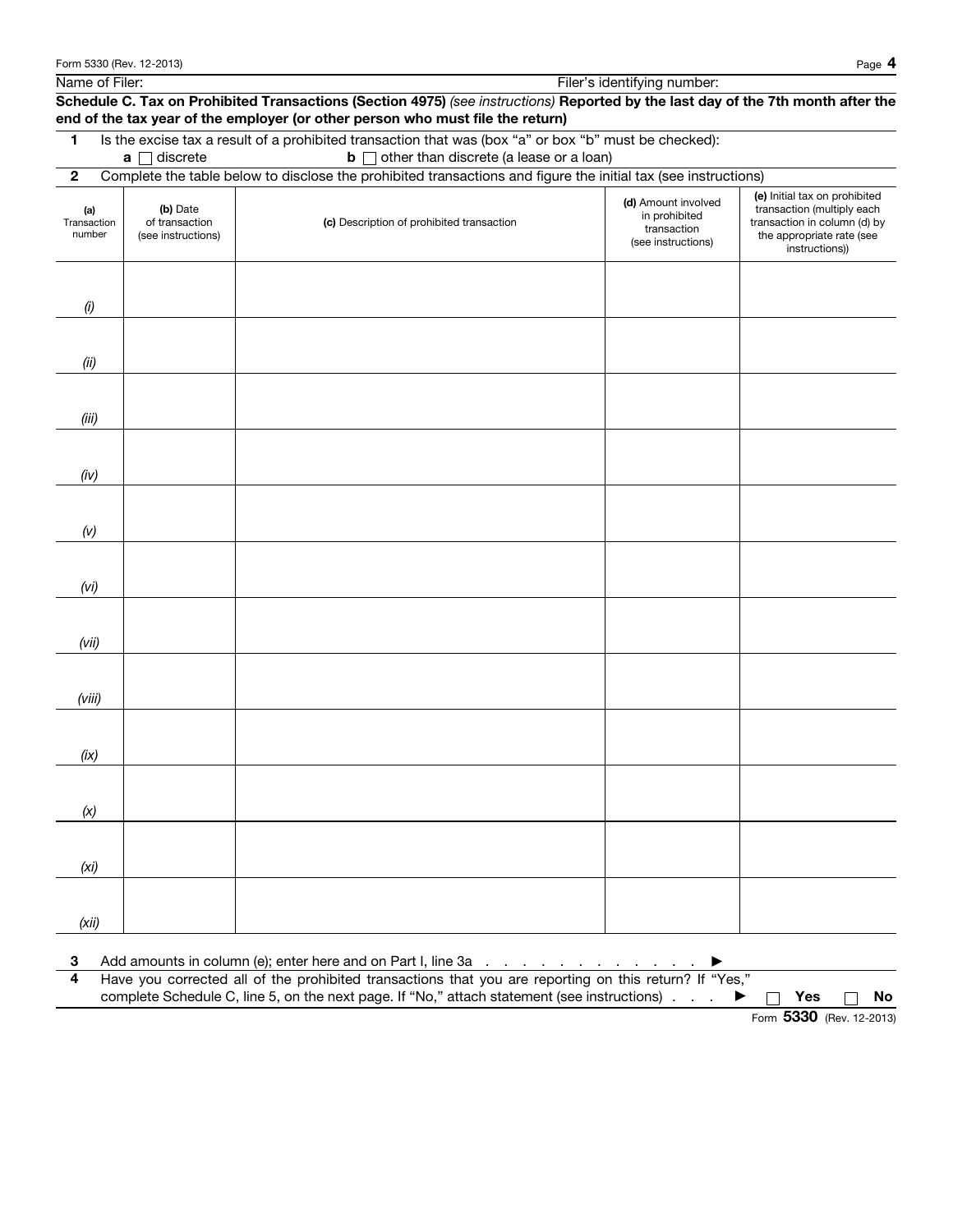Name of Filer: Filer's identifying number:

## Schedule C. Tax on Prohibited Transactions (Section 4975) Reported by the last day of the 7th month after the end of the tax year of the employer (or other person who must file the return) *(continued)*

5 Complete the table below, if applicable, of other participating disqualified persons and description of correction (see instructions).

| $(a)$<br>Item no.<br>from line 2 | (b)<br>Name and address of<br>disqualified person | $(c)$<br>EIN or SSN | (d)<br>Date of<br>correction | (e)<br>Description of correction |
|----------------------------------|---------------------------------------------------|---------------------|------------------------------|----------------------------------|
|                                  |                                                   |                     |                              |                                  |
|                                  |                                                   |                     |                              |                                  |
|                                  |                                                   |                     |                              |                                  |
|                                  |                                                   |                     |                              |                                  |
|                                  |                                                   |                     |                              |                                  |
|                                  |                                                   |                     |                              |                                  |
|                                  |                                                   |                     |                              |                                  |
|                                  |                                                   |                     |                              |                                  |
|                                  |                                                   |                     |                              |                                  |
|                                  |                                                   |                     |                              |                                  |
|                                  |                                                   |                     |                              |                                  |
|                                  |                                                   |                     |                              |                                  |

Schedule D. Tax on Failure to Meet Minimum Funding Standards (Section 4971(a)) Reported by the last day of the 7th month after the end of the employer's tax year or  $8^{1}/2$  months after the last day of the plan year that ends within the filer's tax year

| Aggregate unpaid required contributions (accumulated funding deficiency for multiemployer                                                                                                                                      |  |
|--------------------------------------------------------------------------------------------------------------------------------------------------------------------------------------------------------------------------------|--|
| plans) (see instructions) entering the contract of the contract of the contract of the contract of the contract of the contract of the contract of the contract of the contract of the contract of the contract of the contrac |  |
| 2 Multiply line 1 by 10% (5% for multiemployer plans). Enter here and on Part I, line 8a $\dots$ $\blacktriangleright$   2                                                                                                     |  |

Form **5330** (Rev. 12-2013)